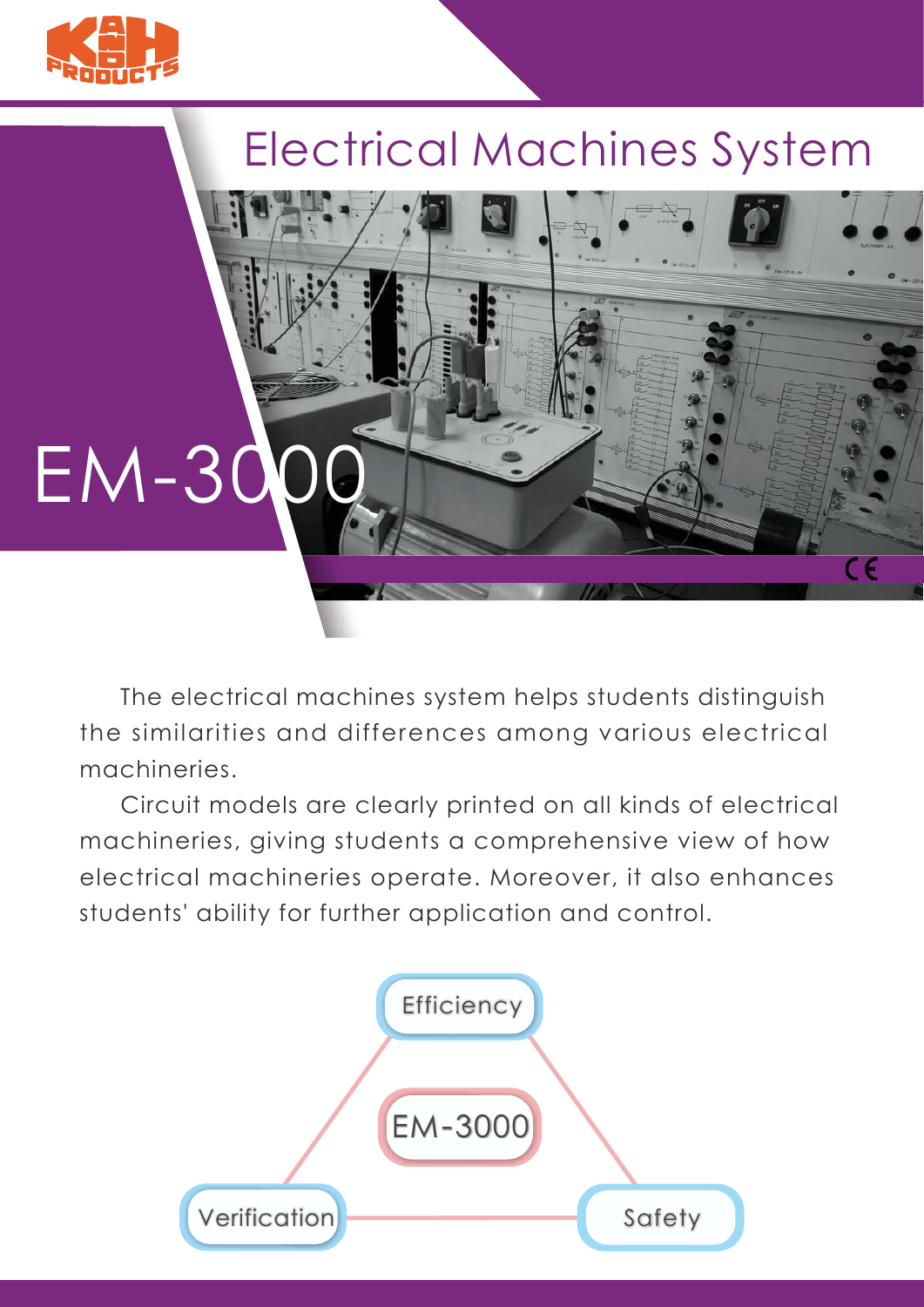## What are Electrical Machines ? Changing one voltage into another voltage. Changing electrical energy into kinetic energy. Changing kinetic energy into electrical energy. Elevator, Escalators, Lathe...... Wind energy, Nuclear energy, Hydroelectric power...... Power Line Power Line Motor Motor Coupling Generator Coupling Coupling Brake Unit Brake Controller In the system, use Brake Unit and Brake Controller to emulate the mechanical loads. In the system, use DC Permanent-magnet Machine as prime mover. **+ + + + Electrical Machines Field Transformer Generator Generator Motor Motor**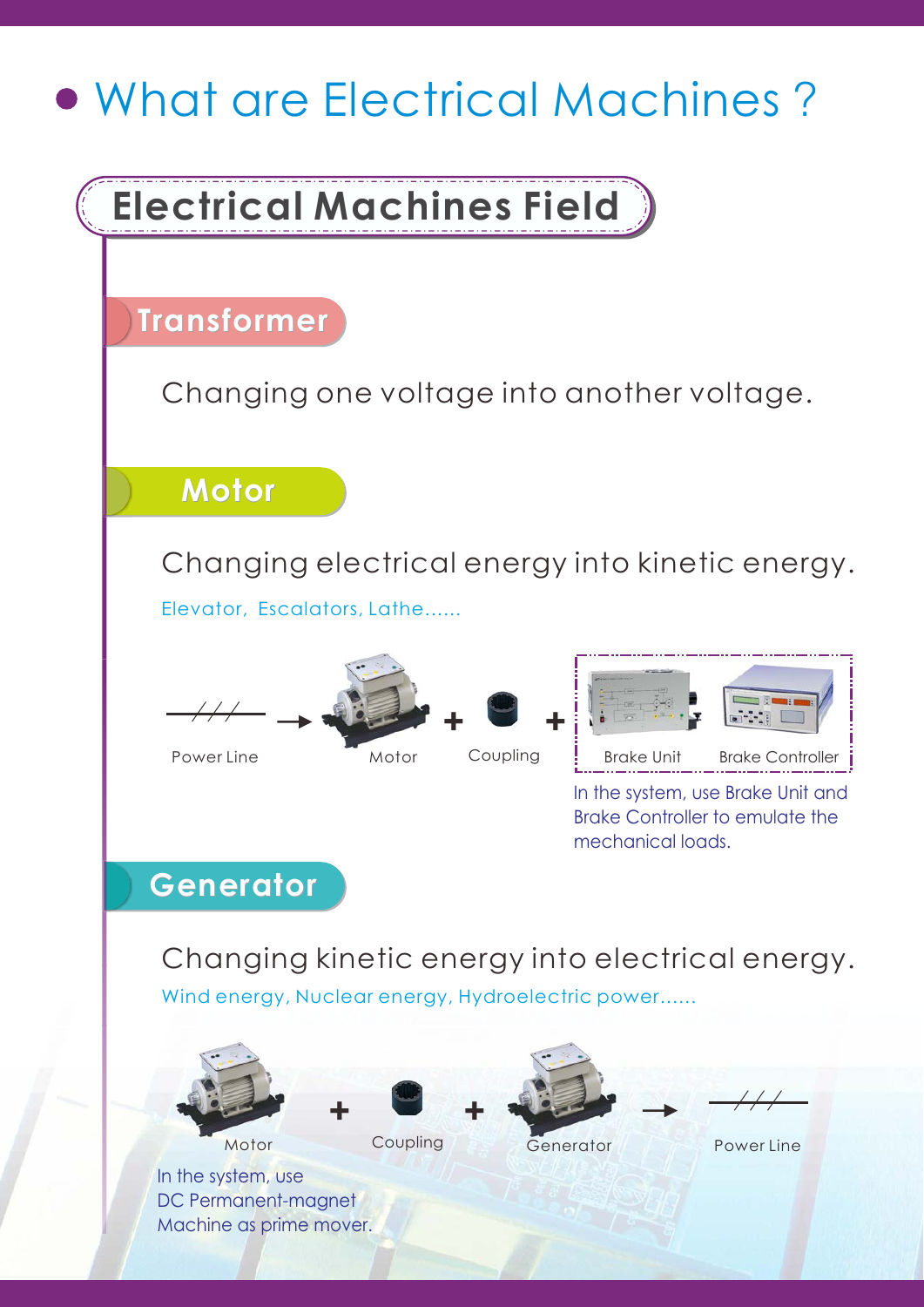

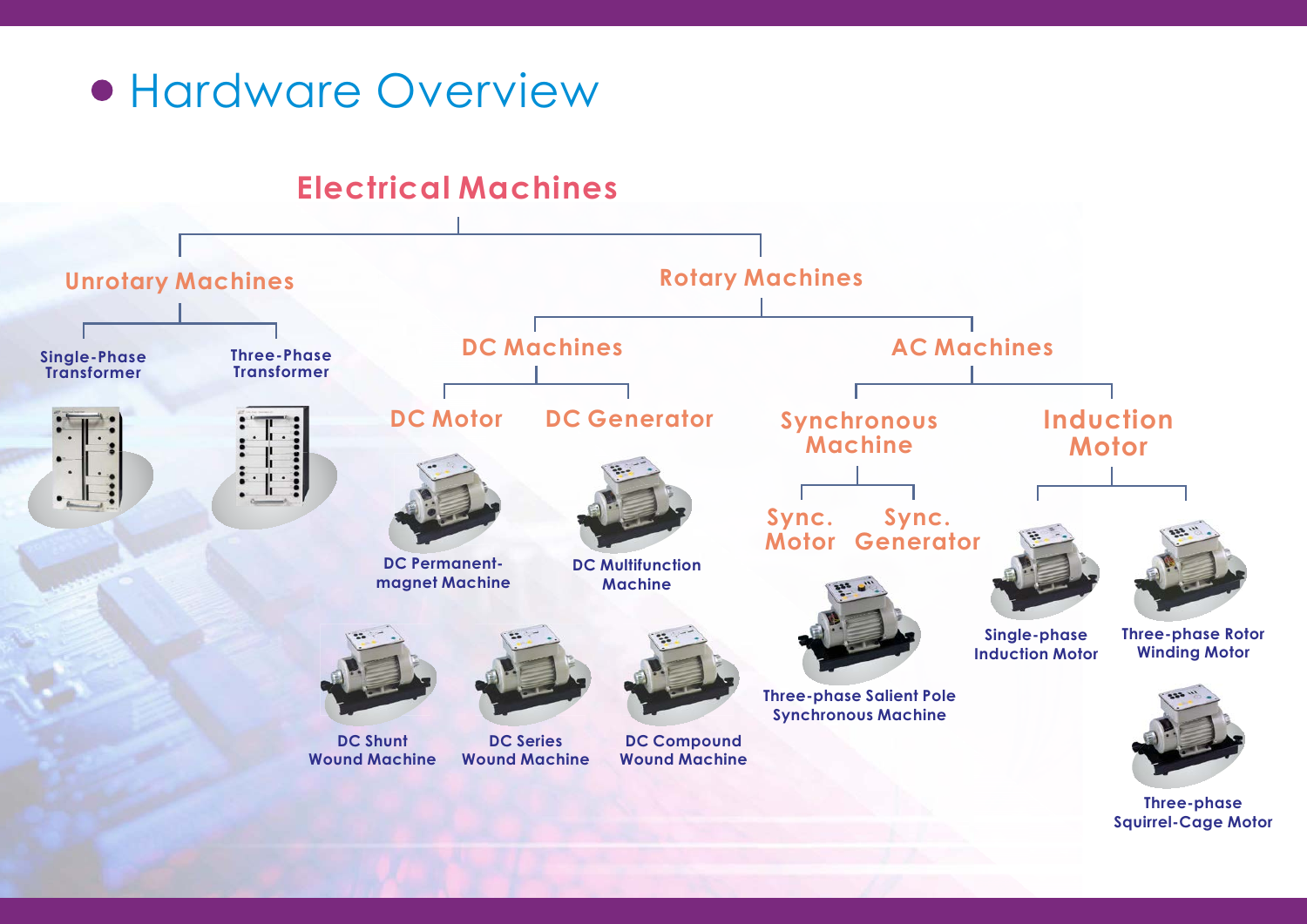## Features

- 1. Modular design provides flexible experimental requirement
- 2. Each Module panel height compatible with DIN A4 standard
- 3. Using 4 mm safety sockets and plugs
- 4. Each DC/AC power supply equipped with overload protection
- 5. Rotary machine and brake with overheating protection
- 6. Adopting digitized and microprocessor-based measuring instrument to provide high-accuracy measurement
- 7. Brake with constant speed / constant torque function, easy to operate
- 8. Drawing complete T/N curve
- 9. Connecting to PC, measuring and drawing characteristic curve available
- 10. 300W-grade designed equipment suitable for learning the theory and characteristics of electrical machines
- 11. Stand-alone machine design equipped with two shaft ends and aluminum alloy base for coupling to other machines
- 12. Training panel uses 5 mm isolation bakelite, printed component symbol, value and function, easy to connect
- 13. Fully protected system safe to connect various kinds of machines
- 14. Providing powerful computer measuring software for saving graphic file, drawing and printing characteristic curves
- 15. For the sake of safety, the system normally operates at three-phase 220V. Different line voltages can be adjusted by system transformer.